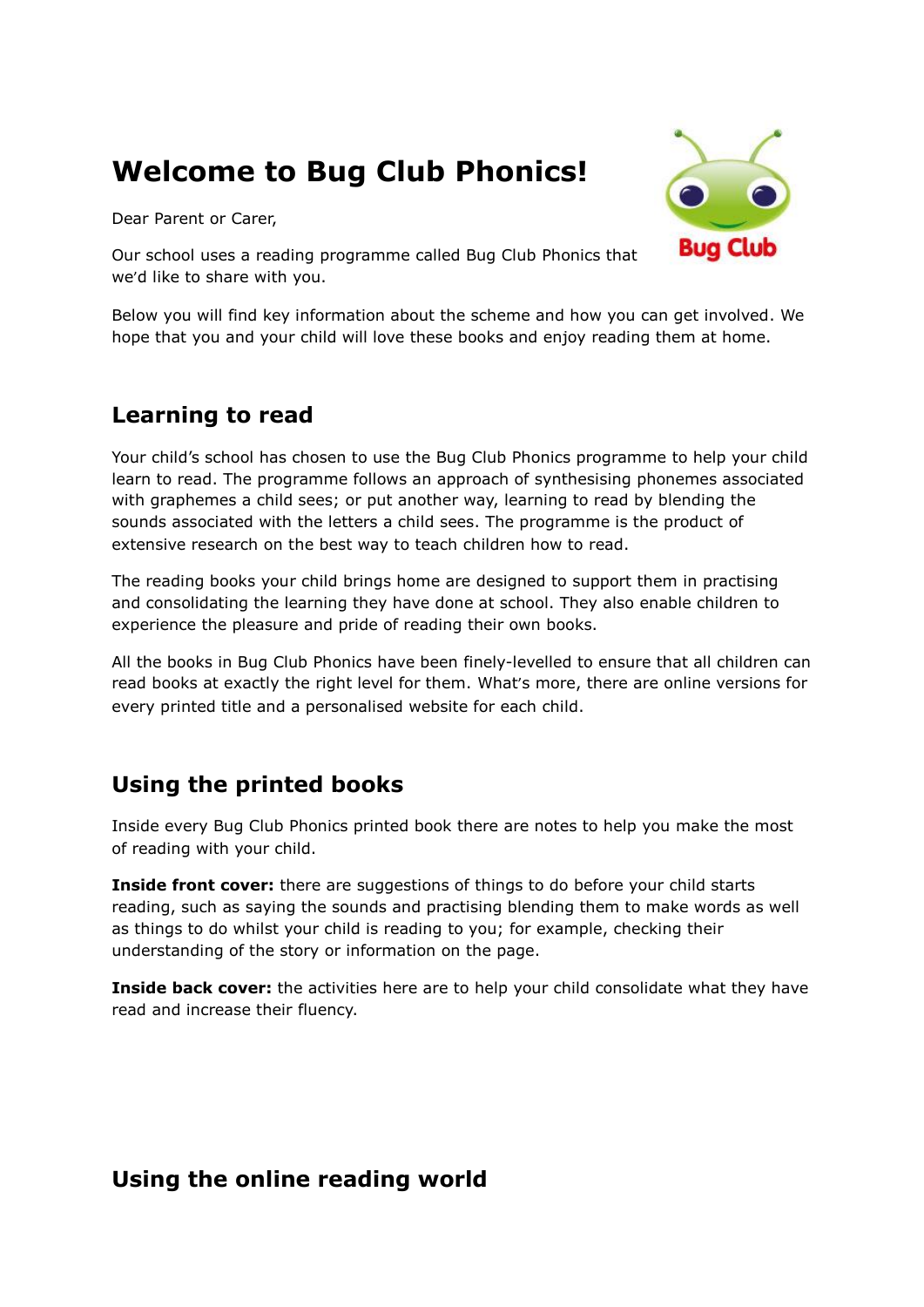If you have access to an internet connection, your child can enjoy reading Bug Club Phonics books online as well as in print. Each child has a unique homepage and can log into it by following these steps:

#### 1. Go to **[www.activelearnprimary.co.uk](http://www.activelearnprimary.co.uk/)**

- 2. Enter the login details.
- **3.** Your child's homepage will appear.



# **Reading a book online**

We allocate books to your child according to their reading levels. These books will appear in the 'My Stuff' area of their personal homepage.

The eBooks have three main additional features to help your child. Find them in the 'Independent' section of 'My Stuff'.

- **Phoneme pronunciation guide:** click on the bug icon to hear some of the phonemes (sounds) in the book.
- **Read to me:** after your child has had a go at reading the book, you can click on this to hear the text read out loud e.g. to help your child with giving expression.
- **Quiz question:** click on the second bug icon within the book to answer a question designed to reinforce your child's learning. Their teacher will receive information about attempted questions.

When your child has finished the book, clicked on the phoneme pronunciation guide and attempted the quiz question, he or she will earn 'ActiveLearn Coins'. By reading more books, your child will earn enough coins to 'buy' a reward in one of the many reward schemes.

When your child has finished a book, it will move to 'My Library'. Children can read these books again if they want to, or they can choose new books from 'My Stuff'.

### **After your child has learnt to read**

Until they are fluent readers, younger children will benefit from reading aloud to you as often as possible. By the time they are in Years 5 or 6, many children prefer to read silently to themselves. Create quiet opportunities for them to do so, but then talk to them about the book they are reading.

**Sharing reading**